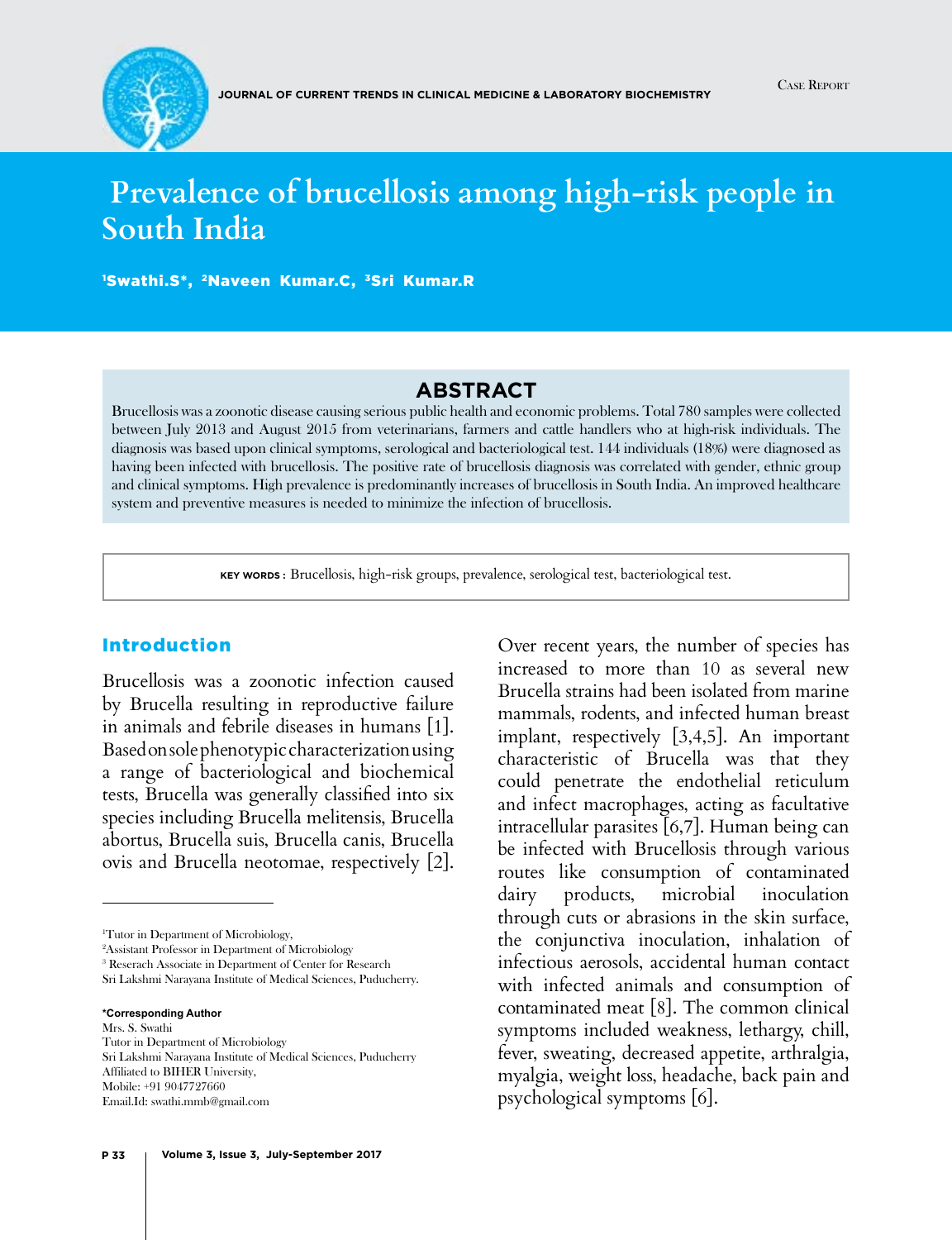The most important first step for control of the disease was accurate diagnosis of brucellosis [9]. Bacteriological detection of brucellosis in humans was the confirming method and depended on the isolation of the bacteria from blood and bacteriological tests and its biotype, which would take at least one week [10]. Due to the adequate sensitivity, simplicity and lower cost, serological tests such as standard agglutination test (SAT) and enzyme-linked immunosorbent assay (ELISA). The commonly used for brucellosis screening in laboratory [11]. Many ethnic groups are intermingled and most people are engaged in agriculture and animal husbandry in India. Traditional habits, limited veterinary support services and husbandry practices aggravated the spread of this disease. In this study, the incidence of brucellosis was screened and its correlation with gender, ethnic group and clinical symptoms has been investigated. Moreover, the diagnosis value of serological and bacteriological detection on brucellosis has also been evaluated.

# Materials And Methods

# Patients And Samples

All samples of 780 high-risk individuals were mainly collected between July 2013 and August 2015 from veterinarians, farmers and cattle handlers who at high-risk individuals. About 144 peoples had clinical symptoms suggestive of brucellosis such as fever, sweating, arthralgia, myalgia and weakness. The blood samples were taken and it was processed immediately for the various tests.

# Inclusion Criteria

Individuals residing in the study villages for more than 1 year irrespective of symptoms of brucellosis.

# Exclusion Criteria

Individuals staying in the study villages for less than 1 year were excluded. Consent from each study subject, eligible and willing to participate in the study, was obtained. All the participants were interviewed with a pre-designed questionnaire regarding age, sex, occupation, contact with animal/animal products, type of animal, duration of contact, raw milk ingestion, knowledge regarding animal and human brucellosis as a disease, its transmission, clinical symptoms, prevention, etc.

# Brucella Standard Agglutination Test (Sat)

The SAT was carried out by double- dilution of serum from 1:40 to 1:5120 according to previous report [12]. Brucella antigen and control sera were used according to the instruction of the manufacturer. Positive reactions were determined using compound microscope, and the titre given indicated the highest dilution in which 50% or more agglutination occurred in the tube.

# Culture And Identification Of **Organism**

A minimum of 5 ml of blood (for children 1-3 ml) was taken through vein puncture and was injected into the culture vials BACTEC 9240 (BD Diagnostics, USA system). Standard aerobic/F and Peds plus/F media (BD Diagnostics, USA) were used for the adult and the paediatric patients, respectively. Inoculated bottle were monitored for 5 days before vials with negative results were removed according to the procedures outlined by the Clinical and Laboratory Standards Institute. If a vial shows positive result were subjected to Gram stained smear microscopy and subcultured on sheep blood agar and MacConkey agar, incubated at 37°C. Brucella was identified and differentiated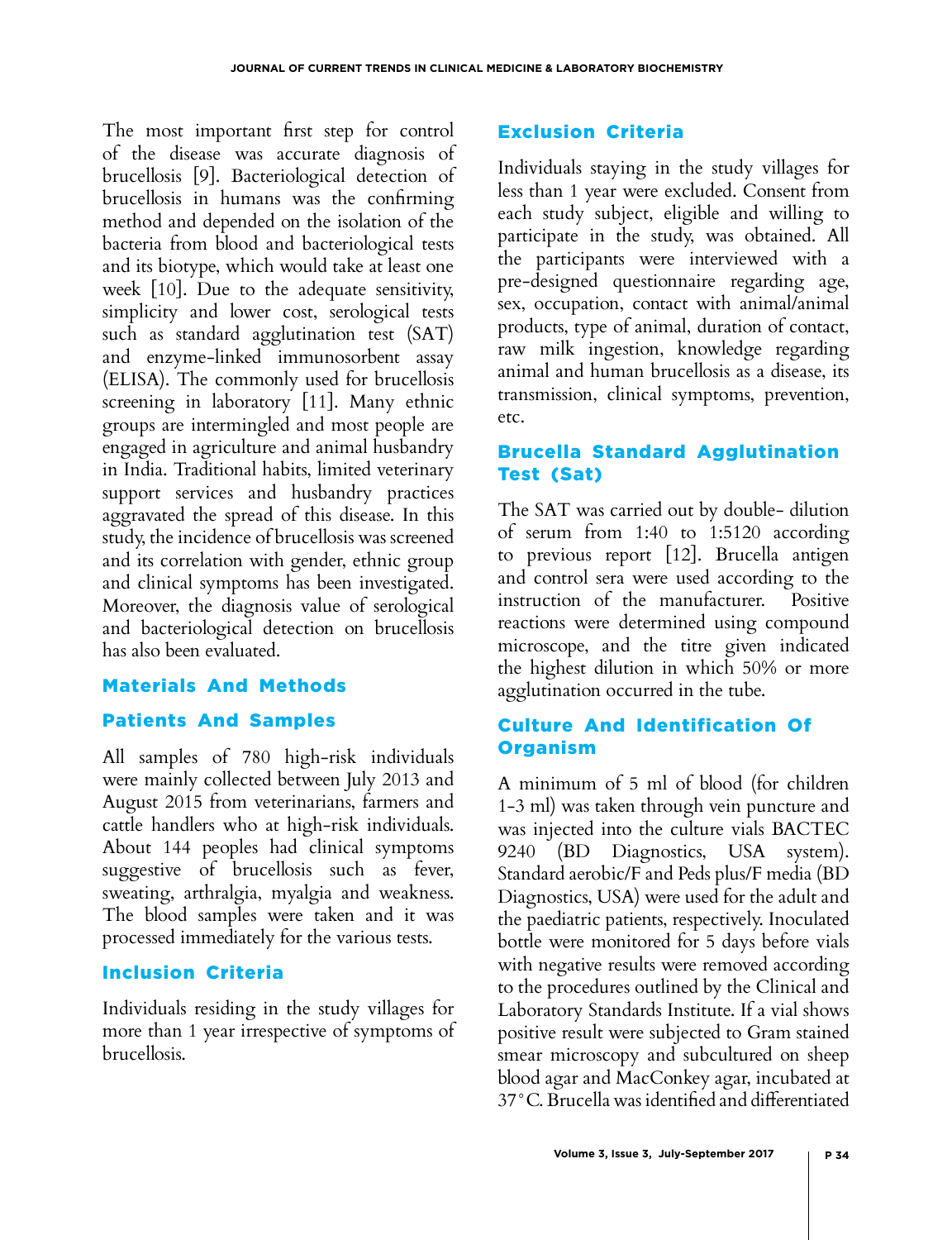from other Gram negative genera on the basis of small, translucent, soft and easily emulsifiable colonies on MacConkey and blood agar (nonpigmented and non-haemolytic) with absence of X and V factor dependence; Gram-negative tiny coccobacilli, non-encapsulated, nonmotile, oxidase, catalase and urease positive, producing acid from xylose in oxidative fermentative medium [13]. The results of culture were compared with standard agglutination tube test (SAT). The result was reported by the software automatically and well knowledged microbiologist.

# Statistical Analysis

Statistical analysis was performed using Statistical Package for Social Sciences (SPSS) for Windows, version 22.0. The significance of differences between groups was determined using Chi-square. A value of  $P \leq 0.03$  was considered as statistically significant.

#### Results

### Demographic Findings

A total of 780 individuals of outpatients distributed in south india were registered. Among 144 individuals (18%) were diagnosed as infected with brucellosis with ages ranging from 10 to 89 years old. In the 40-61 yearsold group, the infection rate of brucellosis reached 68 (9%) and significant difference was found between various age. In all suspected cases, the incidence of brucellosis in male 96 (12%), individuals with clinical symptoms was statistically higher than that in female 48 (6%). (Table 1).

| Table 1. Brucellosis distribution on Demographic |  |
|--------------------------------------------------|--|
| characteristics and common clinical symptoms.    |  |

| Parameters<br>Age                       | $\text{Cases(n)}$ | Individuals<br>with Non-<br>brucellosis | Individuals<br>with<br><b>Brucellosis</b><br>$(\%)$ |
|-----------------------------------------|-------------------|-----------------------------------------|-----------------------------------------------------|
| $0 - 20$                                | 145               | 123 (16%)                               | 22 (3%)                                             |
| $21 - 40$                               | 320               | 284 (36%)                               | 36 (5%)                                             |
| $41 - 60$                               | 217               | 149 (19%)                               | 68 (9%)                                             |
| 61 or older                             | 98                | 80 (10%)                                | 18 (2%)                                             |
| Gender                                  |                   |                                         |                                                     |
| Female                                  | 230               | 182 (23%)                               | 48 (6%)                                             |
| Male                                    | 550               | 454 (58%)                               | 96 (12%)                                            |
| Common clinical symptoms of brucellosis |                   |                                         |                                                     |

| Yes | 335 | 229 (29%) | 106 (14%) |
|-----|-----|-----------|-----------|
| No  | 445 | 407 (52%) | 38 (5%)   |

The overall distribution of SAT results found in the surveyed individuals and the percentages of individuals for SAT were shown in (Table 2). The symptomatic brucellosis shows 94 (14%).The Culture shows positive of about 84  $(66\%)$ .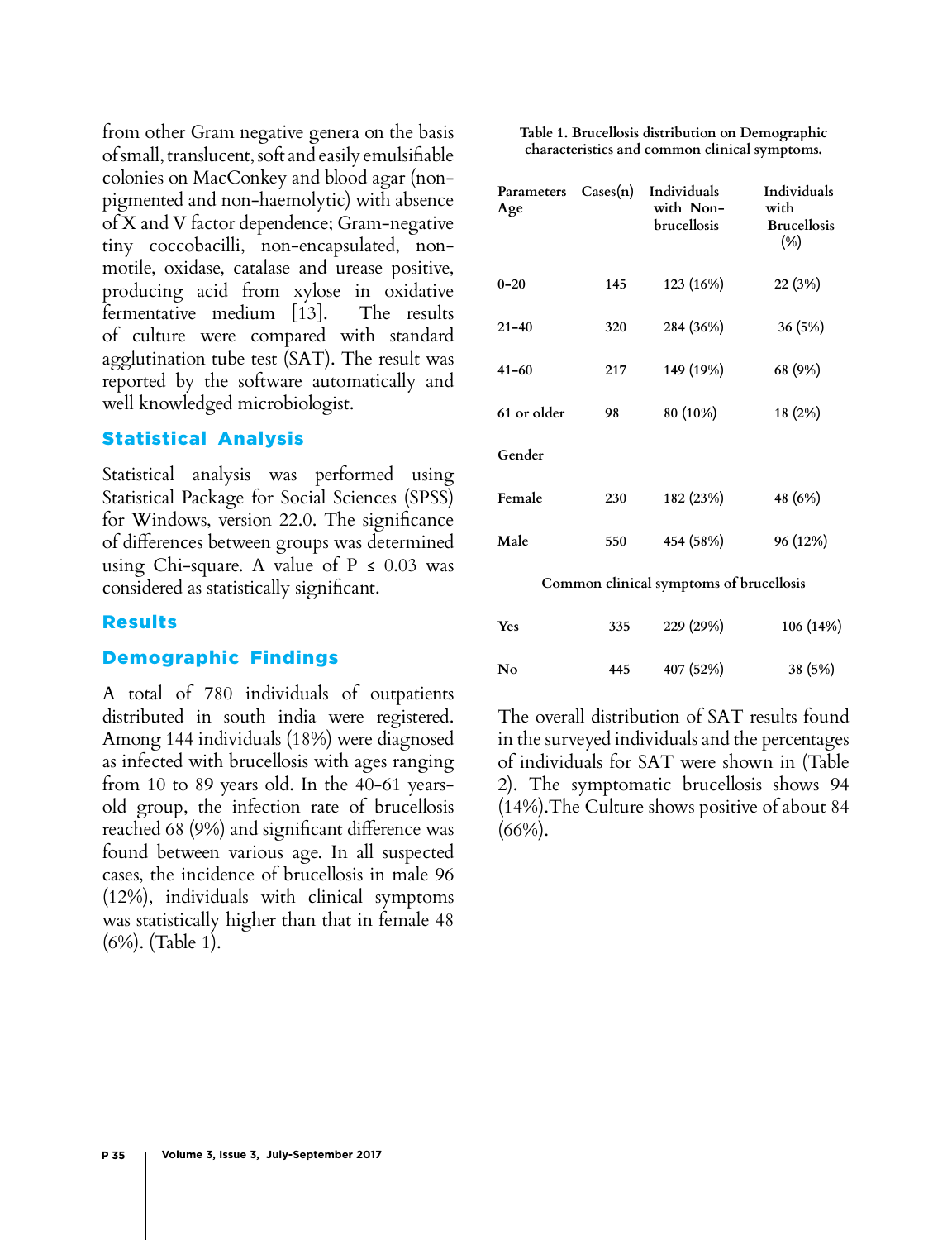| Test                                    |                 | Result Cases(n)    | Individuals<br>with clinical<br>of brucellosis<br>$(\% )$ | Individuals<br>without<br>Clinical<br>symptoms<br>of<br>brucellosis<br>$(\%)$ |
|-----------------------------------------|-----------------|--------------------|-----------------------------------------------------------|-------------------------------------------------------------------------------|
| SAT                                     | <b>Negative</b> | 636                | 278 (44%)                                                 | 358 (46%)                                                                     |
|                                         | 1:40            | 33                 | 21(63%)                                                   | 12 (36%)                                                                      |
| 1:80                                    |                 | 19                 | 12(63%)                                                   | 07 (37%)                                                                      |
|                                         | 1:160           | 27                 | 18 (67%)                                                  | 09 (33%)                                                                      |
|                                         | 1:320           | 48                 | 32 (66%)                                                  | 16 (34%)                                                                      |
|                                         | 1:640           | 11                 | 07 (63%)                                                  | 04 (34%)                                                                      |
|                                         | 1: >640         | 06                 | 04 (67%)                                                  | 02 (33%)                                                                      |
|                                         |                 | Total positive 144 | 94 (14%)                                                  | 50 (5%)                                                                       |
| Microbial culture<br>and identification |                 |                    |                                                           |                                                                               |
| Negative                                |                 | 652                | 158 (24%)                                                 | 494 (76%)                                                                     |
| Positive                                |                 | 128                | 84 (66%)                                                  | 44 (34%)                                                                      |

| Table 2. Prevalence of SAT and identification in  |
|---------------------------------------------------|
| individuals with and without clinical symptoms of |
| brucellosis.                                      |

# **Discussion**

Brucellosis continues to be a major public and animal health problem in many regions of the world. According to World Health Organization (WHO), every year 500,000 people were infected [14]. In the USA, 4 to 10% of cases were diagnosed and reported [15,16]. A total of 189,226 cases of human brucellosis were reported officially, about 90,000 of these were registered between 2000 and 2005 (approximately 15,000 cases per year) in Turkey [17]. The prevalence rate of brucellosis in different provinces of Iran varies from 1.5 up to 107.5 per 100,000 persons in 2003 [18].

People were they are mostly engaged in agriculture and animal husbandry, and the direct contact with animals and animal products was common. Taking unpasteurized dairy products was usual. Furthermore, keeping, slaughtering, and taking of dairy and nondairy products from livestock were carried out traditionally. The main livestock of the region were sheep, goat, and cattle. Brucellosis was a zoonosis and, with few exceptions, infection in humans resulted from direct or indirect contact with animal sources. The main source of infection for the general population was dairy products prepared from milk from infected livestock. The milk of infected sheep, goats or cattle may contain large numbers of viable organisms, which become concentrated in products such as yogurt, milk tea, cheese, and etc [19]. For good-taste of food, the meat was usually barbecued and half-baked. In this study, the incidence of brucellosis in south India people was higher than previous studies and highest in patients aged between 40 and 60 years (19%). It may attribute to different habits between both ethnic groups. The positive rates of male and individuals with clinical symptoms were significantly higher than that of female and those without clinical symptoms. The brucellosis in human has a diverse range of clinical symptoms, and the most important of them was undulant fever and arthrodynia [20,21]. When the disease became chronic, it would affect almost all organs and resulting in a complicated syndrome including spondylitis, endocarditis, and meningoencephalitis [20]. Antibiotics regimens eg Doxycycline 1 g twice a day and rifampicin 600 mg daily for 3-6 months was usually used in the treatment of acute patients with brucellosis.The diagnosis of human brucellosis was not difficult if the level of suspicion was high and the symptom was typical, but the varied manifestations for localized, sub-acute, or chronic infection made it prone to be misdiagnosed [22-24]. As the symptoms of brucellosis were nonspecific, the diagnosis could be done based upon laboratory finding only [25].

In conclusion, although brucellosis had been, or was close to being eradicated from a number of developed countries, it continued to be a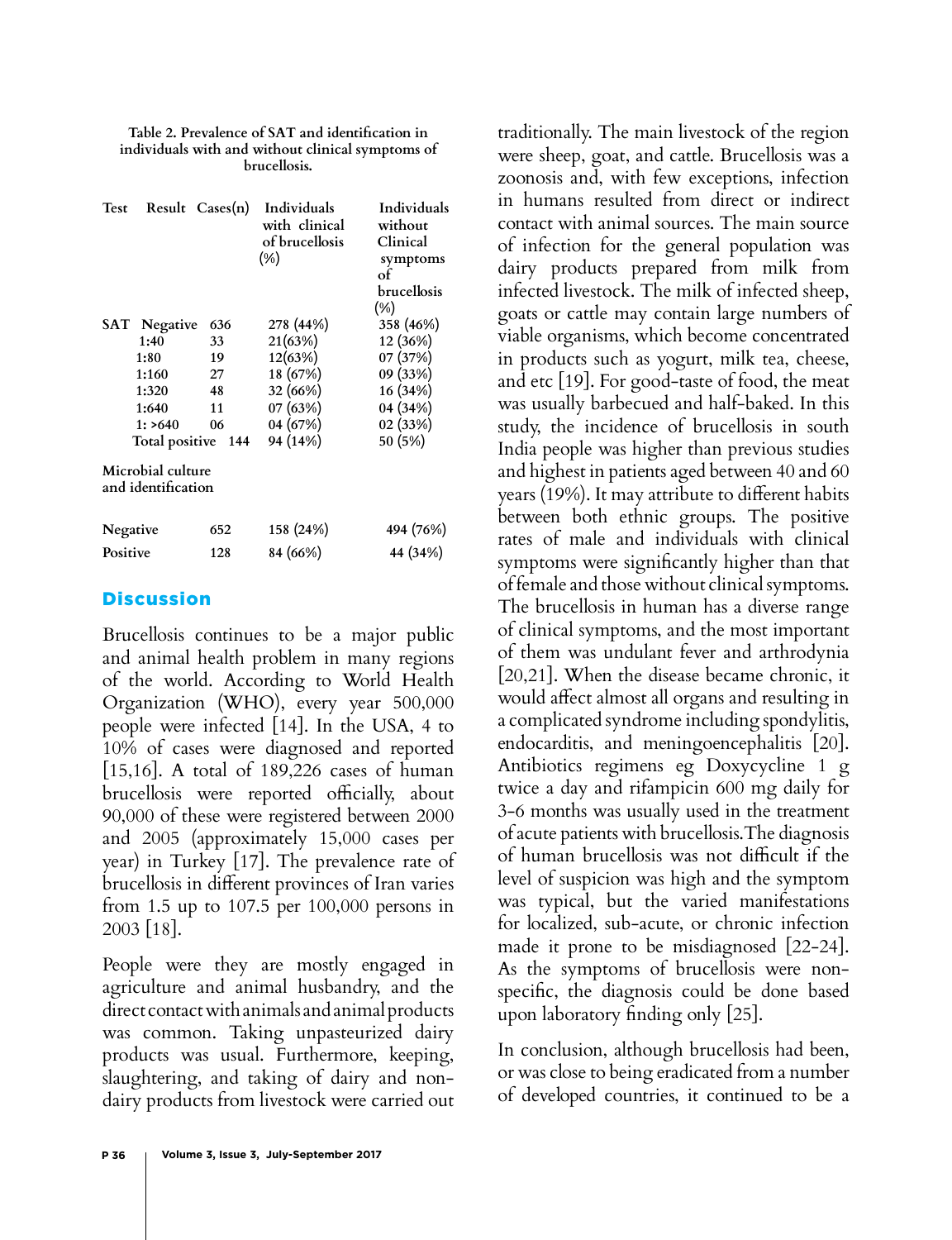major public and animal health problem in many regions in the developing countries of the world. Among south India, human cases continued to occur due to their traditional use of raw milk products or eating the half-baked meat and having close contact with infected animals or people. A well developed healthcare system and preventive measures would help to reduce potential infection risks and decrease incidence of brucellosis. Government should make awareness about the brucella and its clinical manifestation.

#### Reference

- 1. Boschiroli M L, Foulongne V and O'Callaghan D: Brucellosis: a worldwide zoonosis. Curr Opin Microbiol 2001, 4:58-64.
- 2. Christopher S, Umapathy B L and Ravikumar K L: Brucellosis: review on the recent trends in pathogenicity and laboratory diagnosis. J Lab Physicians 2010, 2:55-60.
- 3. Scholz H C, Hubalek Z, Sedlacek I, Vergnaud G, Tomaso H, Al Dahouk S, Melzer F, Kampfer P, Neubauer H, Cloeckaert A, Maquart M, Zygmunt M S, Whatmore A M, Falsen E, Bahn P, Gollner C, Pfeffer M, Huber B, Busse H J and Nockler K: Brucella microti sp. nov., isolated from the common vole Microtus arvalis. Int J Syst Evol Microbiol 2008, 58:375- 82.
- 4. Scholz H C, Nockler K, Gollner C, Bahn P, Vergnaud G, Tomaso H, Al Dahouk S, Kampfer P, Cloeckaert A, Maquart M, Zygmunt M S, Whatmore A M, Pfeffer M, Huber B, Busse H J and De B K: Brucella inopinata sp. nov., isolated from a breast implant infection. Int J Syst Evol Microbiol 2010, 60:801-8.
- 5. Foster G, Osterman B S, Godfroid J, Jacques I and Cloeckaert A: Brucella ceti sp. nov. and Brucella pinnipedialis sp. nov. for Brucella strains with cetaceans and seals as their preferred hosts. Int J Syst Evol Microbiol 2007, 57:2688-93.
- 6. Trujillo IZ, Zavala AN, Caceres JG, Miranda CQ: Brucellosis. Infectious Disease Clinics of North America 1994, 8:225-41.
- 7. Acosta-Gonzalez R I, Gonzalez-Reyes I and Flores-Gutierrez G H: Prevalence of Brucella abortus antibodies in equines of a tropical region of Mexico. Can J Vet Res 2006, 70:302-4.
- 8. Fosgate G T, Carpenter T E, Chomel B B, Case

J T, DeBess E E and Reilly K F: Time-space clustering of human brucellosis, California, 1973- 1992. Emerg Infect Dis 2002, 8:672-8.

- 9. Elfaki M G, Al-Hokail A A, Nakeeb S M and Al-Rabiah F A: Evaluation of culture, tube agglutination, and PCR methods for the diagnosis of brucellosis in humans. Med Sci Monit 2005, 11:MT69-74.
- 10. Gee J E, De B K, Levett P N, Whitney A M, Novak R T and Popovic T: Use of 16S rRNA gene sequencing for rapid confirmatory identification of Brucella isolates. J Clin Microbiol 2004, 42:3649- 54.
- 11. FAO/WHO-Expert-Committee-on-Brucellosis: World Health Organization technical report series no. 740: 6th report, Geneva. 1986.
- 12. Mangalgi SS, Sajjan AG, Mohite ST, Kakade SV. Serological, Clinical, and Epidemiological Profile of Human Brucellosis in Rural India. Indian Journal of Community Medicine : Official Publication of Indian Association of Preventive & Social Medicine. 2015;40(3):163-167. doi:10.4103/0970- 0218.158847.
- 13. Lindquist D, Chu MC, Probert WS. Francisella and Brucella. In: Murray PR, Baron EJ, Landry ML, Jorgensen JH, Pfaller MA, editors. Manual of clinical microbiology. Washington DC: American Society of Microbiol; 2007. pp. 815–34
- 14. World-Organisation-or-Animal-Health. Handistatus II: zoonoses (human cases): global cases of brucellosis in 2003.
- 15. Monajjemi M, Moniri E, Panahi HA: Thermodynamic studies on complexation of glutamic acid with dioxovanadium(V) in mixed solvent systems. Journal of Chemical and Engineering Data 2001,46:1249-54.
- 16. MM M, DL K. Brucellosis. 15 ed. McGraw Hill Medical Publishing division, 2001.
- 17. Yumuk Z and O'Callaghan D: Brucellosis in Turkey -- an overview. Int J Infect Dis 2012, 16:e228-35.
- 18. Rezaee MA, Rashidi A, Motaharinia Y, Hossaini W, Rahmani MR: Seroprevalence study of brucellosis among high-risk groups in comparison with other people of the population in Sanandaj (West of Iran). African Journal of Microbiology Research 2012, 6:5.
- 19. Ongor H, Cetinkaya B, Karahan M and Bulut H: Evaluation of immunomagnetic separationpolymerase chain reaction in direct detection of